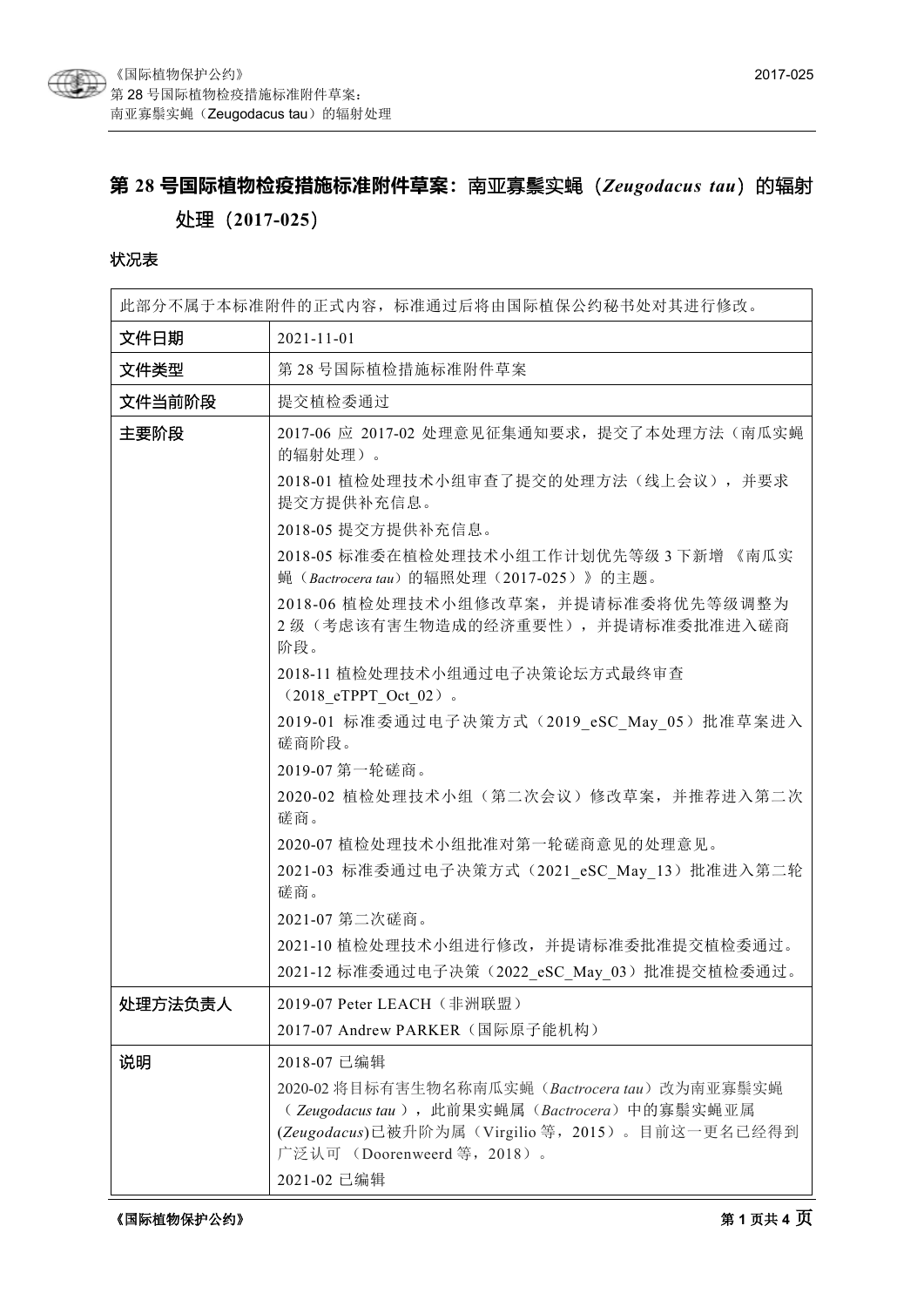2021-11 已编辑

#### 处理范围

本处理介绍了以最低 72 Gy 或 85Gy 吸收剂量对水果和蔬菜进行辐射, 按规定效 能阻止南亚寡鬃实蝇(Zeugodacus tau)<sup>[1](#page-1-0)</sup>成虫羽化 <sup>[2](#page-1-1)</sup>。

#### 处理说明

| 处理名称 |  | 南亚寡鬃实蝇 (Zeugodacus tau) 的辐射处理 |  |
|------|--|-------------------------------|--|
|------|--|-------------------------------|--|

有效成分 不详

处理类型 辐射

- 目标有害生物 南亚寡鬃实蝇(*Zeugodacus tau*(Walker,1849))(双翅目: 实蝇科)
- 目标限定物 南亚寡鬃实蝇的所有水果和蔬菜寄主

#### 处理方案

方案 **1**:72Gy 的最低吸收剂量以阻止南亚寡鬃实蝇成虫羽化。

置信水平为 95%,按本方案处理可阻止不少于 99.9933%的南亚寡鬃实蝇卵和幼 虫发育至成虫并羽化。

方案 **2**:85Gy 的最低吸收剂量以阻止南亚寡鬃实蝇成虫羽化。

置信水平为 95%,按本方案处理可阻止不少于 99.9970%的南亚寡鬃实蝇卵和幼 虫发育至成虫并羽化。

本处理应按照第 18 号国际植物检疫措施标准(《辐射用作植物检疫措施的准 则》)规定的要求进行。

#### 其他相关信息

由于辐射可能不会导致即时死亡,检疫员可能在检验过程中发现活的但无法正 常生长发育的南亚寡鬃实蝇(幼虫和/或蛹)。这并不意味着处理失败。

<span id="page-1-0"></span><sup>1</sup> 物种名称与 Doorenweerd 等 (2018) 命名一致, 将果实蝇属 (Bactrocera) 中 (寡鬃实蝇 (*Zeugodacus*))亚属升阶为属(Virgilio 等,2015)。

<span id="page-1-1"></span><sup>2</sup> 植物检疫处理方法范围不包括与农药登记或缔约方批准处理方法的其他国内要求相关的问题。植物检 疫措施委员会通过的处理方法可能不提供有关对人体健康或食品安全具体影响的信息,此种影响应在缔 约方批准处理方法之前通过国内程序解决。此外,应在国际采用处理方法之前审议其对某些寄主货物产 品质量的潜在影响。然而,在评价一项处理方法对货物质量的任何影响时,可能需要进一步审议。缔约 方没有义务在其境内批准、登记或采用这些处理方法。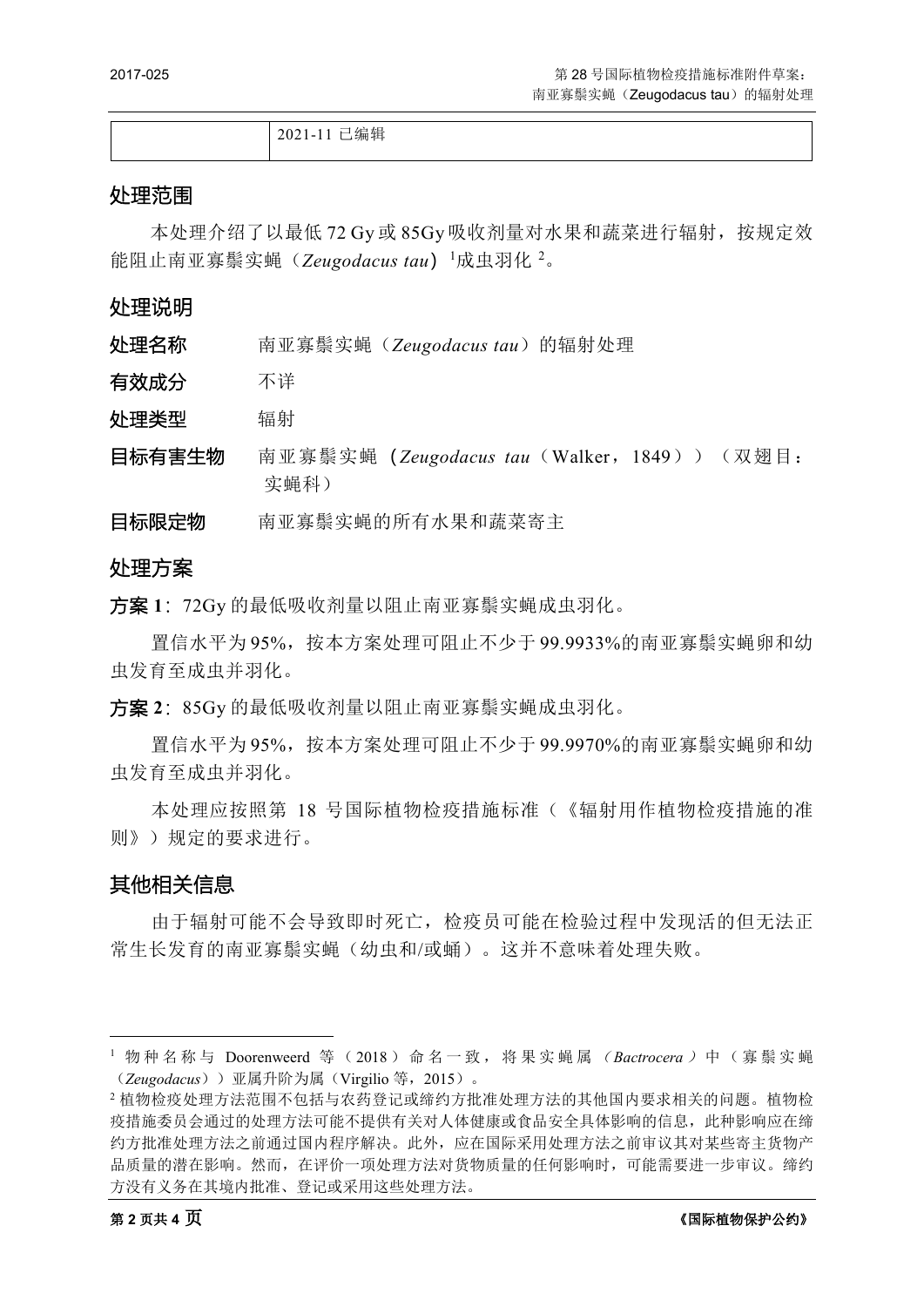植检处理技术小组根据 Zhan 等(2015)的研究报告对本处理方法进行评估,该 研究测定了辐射处理对笋瓜(*Cucurbita maxima*)中这一有害生物的效能。

方案 1 和 2 的效能计算,是分别基于对 48 700 和 107 135 头三龄幼虫所做的处 理,结果无一成虫羽化;在所有验证性试验中,对照组的成虫羽化率达 90%以上。

推论本处理方法对所有水果和蔬菜具有效能是基于这样的知识和经验,即辐射 剂量测定系统测定的是目标有害生物实际吸收的辐射剂量,和寄主货物无关,以及 对多种有害生物和货物的研究证据。具体包括对以下有害生物和寄主的研究:南美 按实蝇( *Anastrepha fraterculus* )(梨形番樱桃( *Eugenia pyriformis* )、苹果 (*Malus pumila*)和芒果(*Mangifera indica*));墨西哥按实蝇(*Anastrepha ludens*) (葡萄柚(*Citrus paradisi*)、脐橙(*Citrus sinensis*)、芒果(*Mangifera indica*) 和人工饲料);西印度按实蝇( *Anastrepha obliqua* )(杨桃( *Averrhoa carambola*)、脐橙(*Citrus sinensis*)和番石榴(*Psidium guajava*));加勒比按实 蝇 ( *Anastrepha suspensa* )(杨桃( *Averrhoa carambola* )、葡萄柚( *Citrus paradisi*)和芒果(*Mangifera indica*));昆士兰实蝇(*Bactrocera tryoni*)(脐橙 (*Citrus sinensis*)、番茄(*Solanum lycopersicum*)、苹果(*Malus pumila*)、芒果 (*Mangifera indica*)、鳄梨(*Persea americana*)和甜樱桃(*Prunus avium*);苹果 蠹蛾(*Cydia pomonella*)(苹果(*Malus pumila*)和人工饲料);梨小食心虫 (*Grapholita molesta*)(苹果(*Malus pumila*)和人工饲料);杰克贝尔氏粉蚧 (*Pseudococcus jackbeardsleyi*)(南瓜属(*Cucurbita sp.*)和马铃薯(*Solanum tuberosum* ))以及杂拟谷盗( *Tribolium confusum* )(普通小麦( *Triticum aestivum*)、大麦(*Hordeum vulgare*)和玉米(*Zea mays*))(Bustos 等,2004; Gould 和 von Windeguth, 1991; Hallman, 2004a、2004b, 2013; Hallman 和 Martinez, 2001; Hallman 等, 2010; Jessup 等, 1992; Mansour, 2003; Tunçbilek 和 Kansu, 1966; von Windeguth, 1986; von Windeguth 和 Ismail, 1987; ZhanI 等, 2016)。然而,需要承认的是,并未对目标有害生物所有可能的水果和蔬菜寄主 测定本处理的效能。如有证据表明,将本处理扩展应用于该有害生物的所有寄主是 错误的,本处理方法将被重新审议。

### 参考文献

本附件可能参考了其他国际植物检疫措施标准。此类标准可从国际植物检疫门 户网站获取 <https://www.ippc.int/core-activities/standards-setting/ispms>。

- Bustos, M.E., Enkerlin, W., Reyes, J. & Toledo, J. 2004. Irradiation of mangoes as a postharvest quarantine treatment for fruit flies (Diptera: Tephritidae). *Journal of Economic Entomology*, 97: 286−292.
- **Doorenweerd, C., Leblanc, L., Norrbom, A.L., San Jose, M. & Rubinoff, D.** 2018. A global checklist of the 932 fruit fly species in the tribe Dacini (Diptera, Tephritidae). *ZooKeys*, 730: 19–56.
- **Gould, W.P. & von Windeguth, D.L.** 1991. Gamma irradiation as a quarantine treatment for carambolas infested with Caribbean fruit flies. *Florida Entomologist*, 74: 297−300.